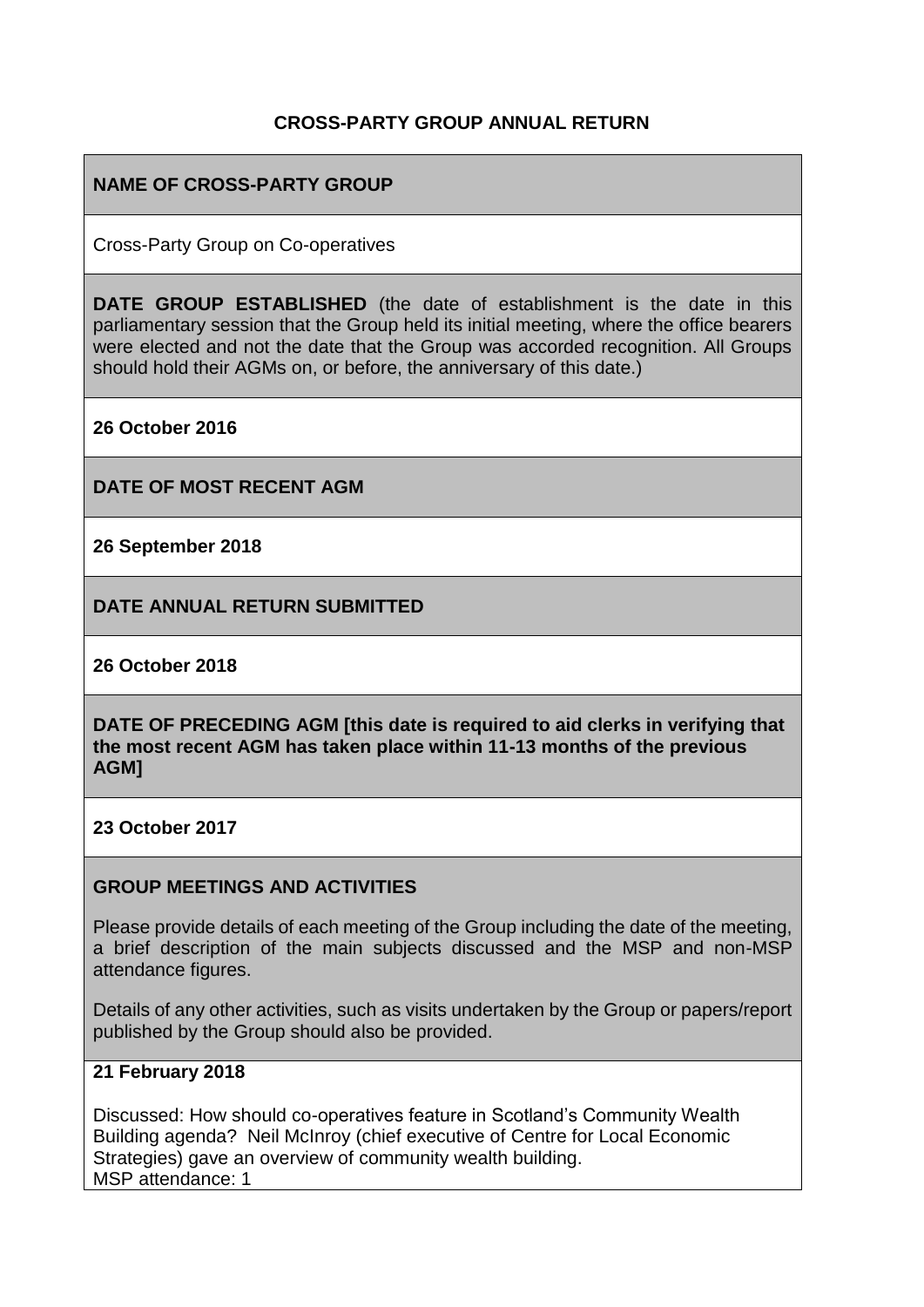Non-MSP members: 4

### **27 June 2018**

Discussed: Co-operatives Fortnight 2018 and how Scottish Co-ops make a difference to their Communities MSP attendance: 5 Non-MSP members: 1

#### **23 October 2018**

Discussed: How can Scotland encourage more co-operative housing? MSP attendance: 3 Non-MSP members: 2 Evidence gathering sessions from Scottish co-operative housing agencies.

### **MSP MEMBERS OF THE GROUP**

Please provide names and party designation of all MSP members of the Group.

James Kelly (LAB)

Willie Coffey (SNP)

Donald Cameron (Con)

Anas Sarwar (Lab)

Monica Lennon (Lab)

Neil Bibby (Lab)

John Scott (Con)

Johann Lamont (Lab)

Claudia Beamish (Lab)

### **NON-MSP MEMBERS OF THE GROUP**

For organisational members please provide only the name of the organisation, it is not necessary to provide the name(s) of individuals who may represent the organisation at meetings of the Group.

| Individuals   | N/A                                                              |
|---------------|------------------------------------------------------------------|
| Organisations | Co-operatives UK - secretary<br><b>Community Shares Scotland</b> |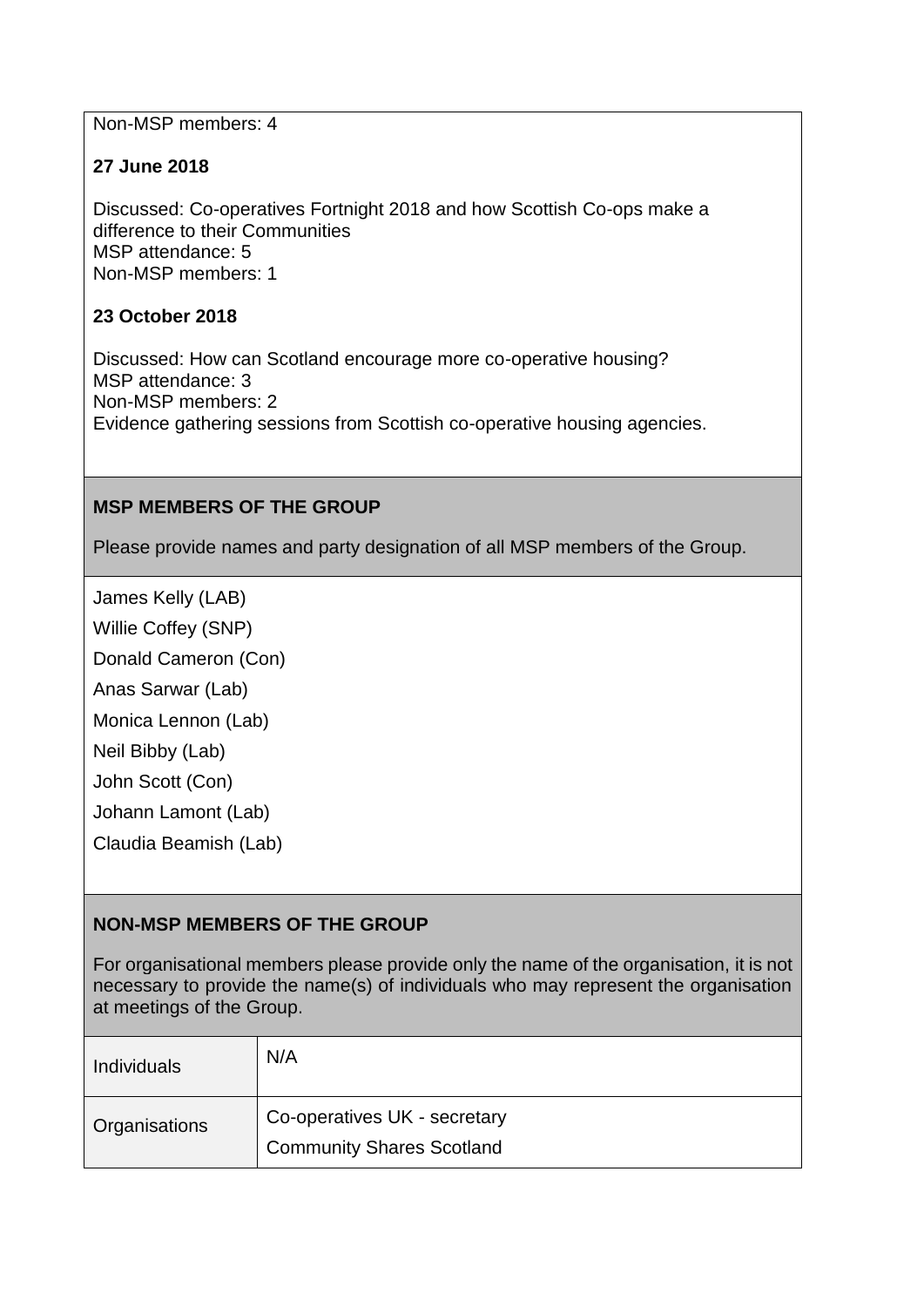|  | Co-operative Development Scotland                 |
|--|---------------------------------------------------|
|  | <b>Co-operative Education Trust Scotland</b>      |
|  | Fair Trade Sports Balls Ltd                       |
|  | <b>Highland Home Carers Ltd</b>                   |
|  | <b>Scottish Agricultural Organisation Society</b> |
|  | Scotmid                                           |
|  | <b>Social Enterprise Scotland</b>                 |
|  | The Co-operative Group                            |
|  |                                                   |

# **GROUP OFFICE BEARERS**

Please provide names for all office bearers. The minimum requirement is that two of the office bearers are MSPs and one of these is Convener – beyond this it is a matter for the Group to decide upon the office bearers it wishes to have. It is permissible to have more than one individual elected to each office, for example, co-conveners or multiple deputy conveners.

| Convener               | James Kelly MSP                |
|------------------------|--------------------------------|
| <b>Deputy Convener</b> | Willie Coffey MSP              |
| Secretary              | James Wright, Co-operatives UK |
| <b>Treasurer</b>       | N/A                            |

# **FINANCIAL BENEFITS OR OTHER BENEFITS RECEIVED BY THE GROUP**

Please provide details of any financial or material benefit(s) received from a single source in a calendar year which has a value, either singly or cumulatively, of more than £500. This includes donations, gifts, hospitality or visits and material assistance such as secretariat support.

Details of material support should include the name of the individual providing support, the value of this support over the year, an estimate of the time spent providing this support and the name of the organisation that this individual is employed by / affiliated to in providing this support.

Groups should provide details of the date on which the benefit was received, the value of the benefit and a brief description of the benefit.

If the Group is not disclosing any financial information please tick the box to confirm that the Group has considered the support received, but concluded it totalled under the threshold for disclosure (£500).